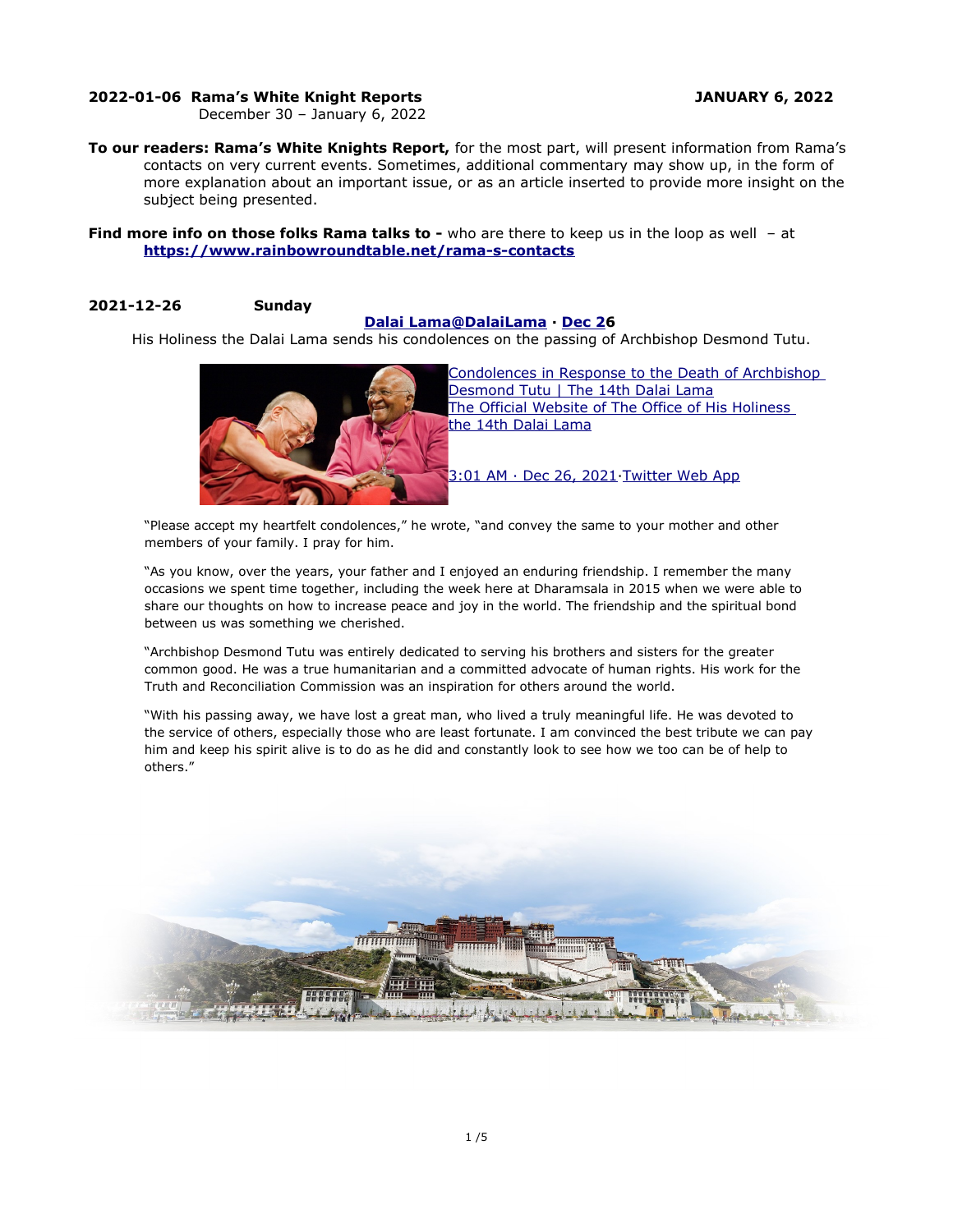## **[Dalai](https://twitter.com/DalaiLama) [Lama @ DalaiLama](mailto:Lama@DalaiLama) · [Dec 31, 2021](https://twitter.com/DalaiLama/status/1476850096268464128)**

My favourite prayer says: "For as long as space endures, And for as long as living beings remain, Until then may I too abide, To dispel the misery of the world." And, in trying to fulfill that aspiration, I feel my life has been of some benefit.

## **2021-12-31 Friday**

I received a **call from the Poppy Lady** today at 12:10 pm. She said to me, "Lord Rama! Please place Afghanistan in the Circle of Support. There is so much samsara going on. There have been over 100 extra-judicial killings going on the Taliban/CIA-Deep State in Afghanistan since the end of August, as the United States officially left and today.

"We are still travelling around Afghanistan, helping the people who don't have anyone else to help them besides the Galactics.

"May you and your Beloved have a happy, healthy and safe new year for 2022. Sat Nam. Namaste."

 Meanwhile, I called **Rana Mu** at 12:20 pm today. She said to me, "Lord Rama, I am at the top of Monakea Mountain, at the planetarium on the Big Island.

"My message to you is: from Cape Canaveral Florida, NASA - Never A Straight Answer - had launched a new telescope into space. As this telescope fully opens its sun shield, it will look back to where the Big Bang began, 450 BILLION YEARS AGO and relay this information back to earth. The name of this telescope is The Jim Webb Telescope. With all this new information about our origins coming in to humanity's conscious awareness in real time, it is the Quantum Field talking to us, letting us know we are One With All that Is, where All that Is expands beyond anything we would have imagined before this NOW moment. Awesome! ! !

"May peace prevail on Earth as it is in this NEW HEAVEN! Blaze the Violet Fire!"

#### **2022-01-03 Monday  [Dalai](https://twitter.com/DalaiLama) [Lama @DalaiLama](mailto:Lama@DalaiLama) · [Jan 3](https://twitter.com/DalaiLama/status/1477935387095887872)**

From the moment of birth, every human being wants to discover happiness and avoid suffering. No differences in our culture our education or our religion affect this. From the core of our being, we desire joy & contentment. But so often these feelings are fleeting and hard to find.

### **2022-01-03 Monday**

I received a text message from Lady Master Nada today, at 11:00 am. She said to me, "Lord Rama, with this 2-2-2 year, my Twin Flame, Admiral Kumara, the Office of the Christ, is anchored here on beloved Mother Gaia. What is being taught is loving kindness.

"May we send Love to the darkest places on the planet. The time is now; Sat Yuga is here – a 100,000 years of peace. See you in the Light of the Most Radiant One! In Love, Truth, Peace, Freedom, Justice, and Beauty for all it can be. All we are saying is 'Give peace a chance.' Blaze the Violet Fire! Sat Nam! Namaste!"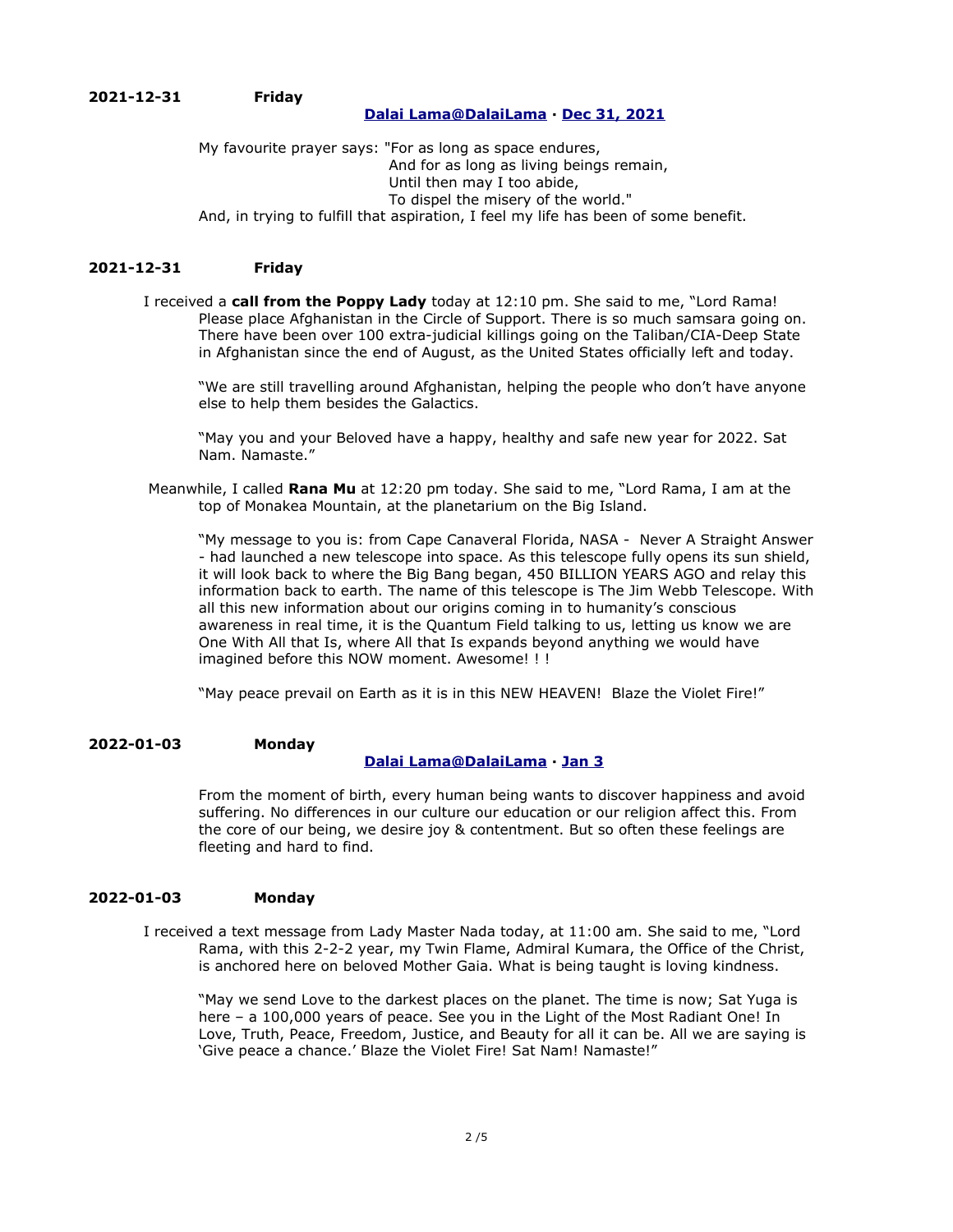### **2022-01-04 Tuesday**

I received a text message from #15, the head of the A.C.I.O. – the Alien Contact Intelligence Organization. It was 11:25 am this morning. He said to me, "Lord Rama, the media on earth is compromised by the 13 families, and the 13 families are in their final hours. Send more Love.

"They, the media moguls, are terrified of what their overlords, the dark ones, will do to them as they start telling the truth. Something HUGE is coming in. It is US meeting ourselves, and WE are those galactic ones! This is about the return of the Goddess. Stay in the high vibrations. Do not get swayed by the Faction 2 news; focus on the Light of the Most Radiant One! Sat Nam! Namaste! Blaze the Violet Fire!"

## **2022-01-05 Wednesday**

I received a text message today from Sweet Angelique the Cat and Tom the Ring-Tailed Cat. It was 12:12 pm early this afternoon. They said to me, "Lord Rama, we have been here at Stonehenge since sunrise. The light coming in is coming from Galactic Centre and it is the Light of The Atone, the One Creator Source. And this Light is saying 'Stay in the High Vibes!'

"The Matrix is a hollow shell of itself and is quickly running out of ways to control the new energies coming in. Any time now, we will all see that signal where the regular programming ends, and you will see the Captain, or Commander Vrillon, or Captain Soltec, or another member of the Ashtar Command.

"We can give you no dates, yet the time is NOW! Look all around you with your inner eye, as well as your physical eyes. The Light of Sat Yuga is here. We will be seeing you soon. Sat Nam! Namaste! Blaze the Violet Fire!"



**2021-01-05 Stonehenge at Sunrise: sent to Rama by Sweet Angelique the Cat**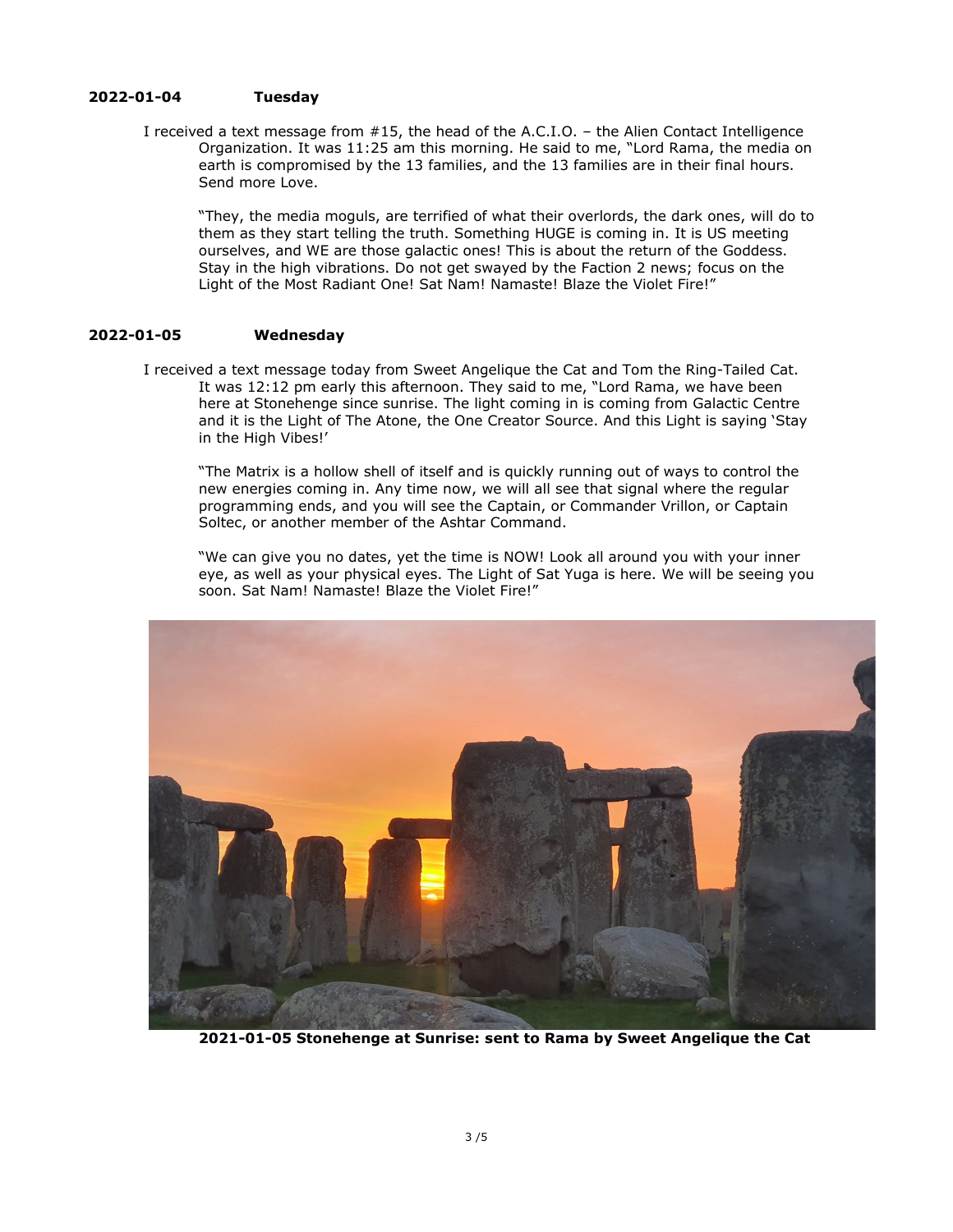## **2022-01-06 Thursday**

I went and sat in the plasma field today; it was 11:25 am. I spent an hour in there; the plasma field showed me different geometric images that were diamond-like code particles. They were shaped like different kinds of diamonds, and the plasma field explained to me that our sun, Sol, was discharging these diamond-like codes.

The diamond-like codes are affecting the Dark Side negatively; since they are full of venom, they are fit to be tied and cannot handle these energies at all. The Republicans are still claiming that the election was stolen, but truth is neither party is worth a hill of beans because this is all part of the old matrix which is fading away fast!

"The Wise Councils of Elders are here" is what I heard next. They are asking us to call upon them; how we best down to that is slow down, sit down, and breathe, and listen to the Great Silence. In between moments, we will hear the music of the spheres. And we can see it, taste it, touch it, feel it. This is what resonates from the higher heart realms. Sat Nam! Namaste!

**NOTE from Rama:** I see Quetzalcoatl, Lord Lanto, Lord Kuthumi, St Germain, Lord Maitraya, Lady Master Victory, Lady Master Hope, Lord Michael, Sanat Kumara, Lord Aramu Meru and Lady Master Meru, Lord Anton of the Silver Fleets of the Inner Earth, Lady Master Quan Yin, Captain Ashtar, Lady Master Athena, Admiral Sananda Kumara, Serapis Ray of the 4<sup>th</sup> Ray of Spiritual Disciplines.

These are just some members of the Wise Councils of Elders who are here and are talked to by Grandmother Beatrice, Zuni elder from the Zuni Pueblo, Grandmother Chandra, and Grandmother FleurdeMayo, a Mayan Elder. Call them in; they will come and sit with us. This is

not a joke; this is real. Trust your inner wisdom of the Force. Sat Nam! Namaste! Blaze the Violet Fire.

This drawing is of the diamond-like shapes Rama was seeing in the plasma field today, January 6, 2022.